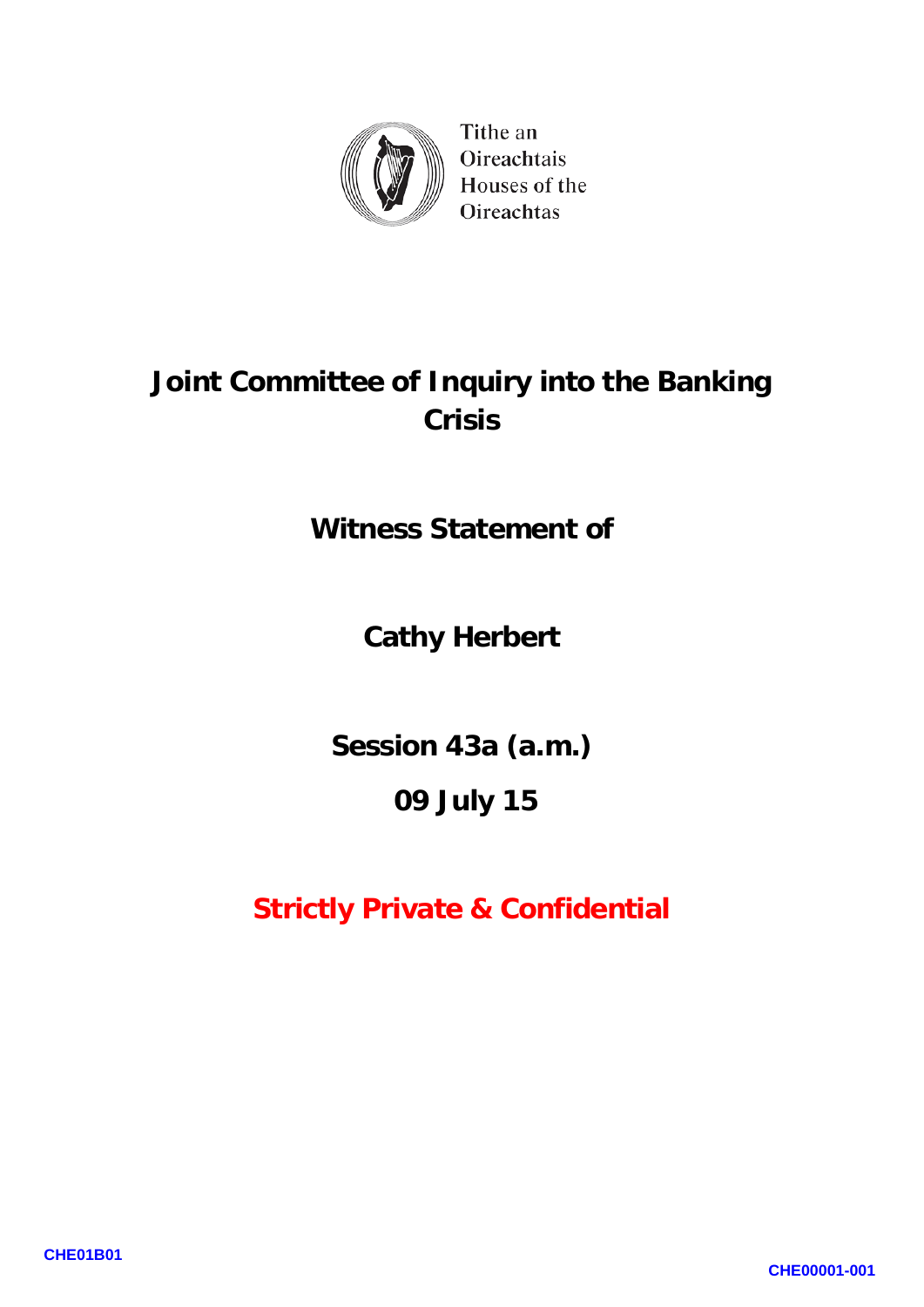As indicated on its cover page, the document(s) contained within are confidential unless and until the Joint Committee decides otherwise including where the Joint Committee publishes such document(s). For the avoidance of doubt, "documents" include witness statements in this context. Further to section 37 of the Houses of the Oireachtas (Inquiries, Privileges and Procedures) Act 2013 ("the Act"), while the documents remain confidential, you must not disclose the document(s) or divulge in any way that you have been given the document(s), other than:

"(a) with the prior consent in writing of the committee,

(b) to the extent necessary for the purposes of an application to the Court, or in any proceedings of the Part 2 inquiry, or

(c) to his or her legal practitioner." 1

Serious sanctions apply for breach of this section. In particular, your attention is drawn to section 41(4) of the Act, which makes breach of section 37(1) a criminal offence.

**.** 

<sup>1</sup> *See s.37 of the Houses of the Oireachtas (Inquiries, Privileges and Procedures) Act 2013*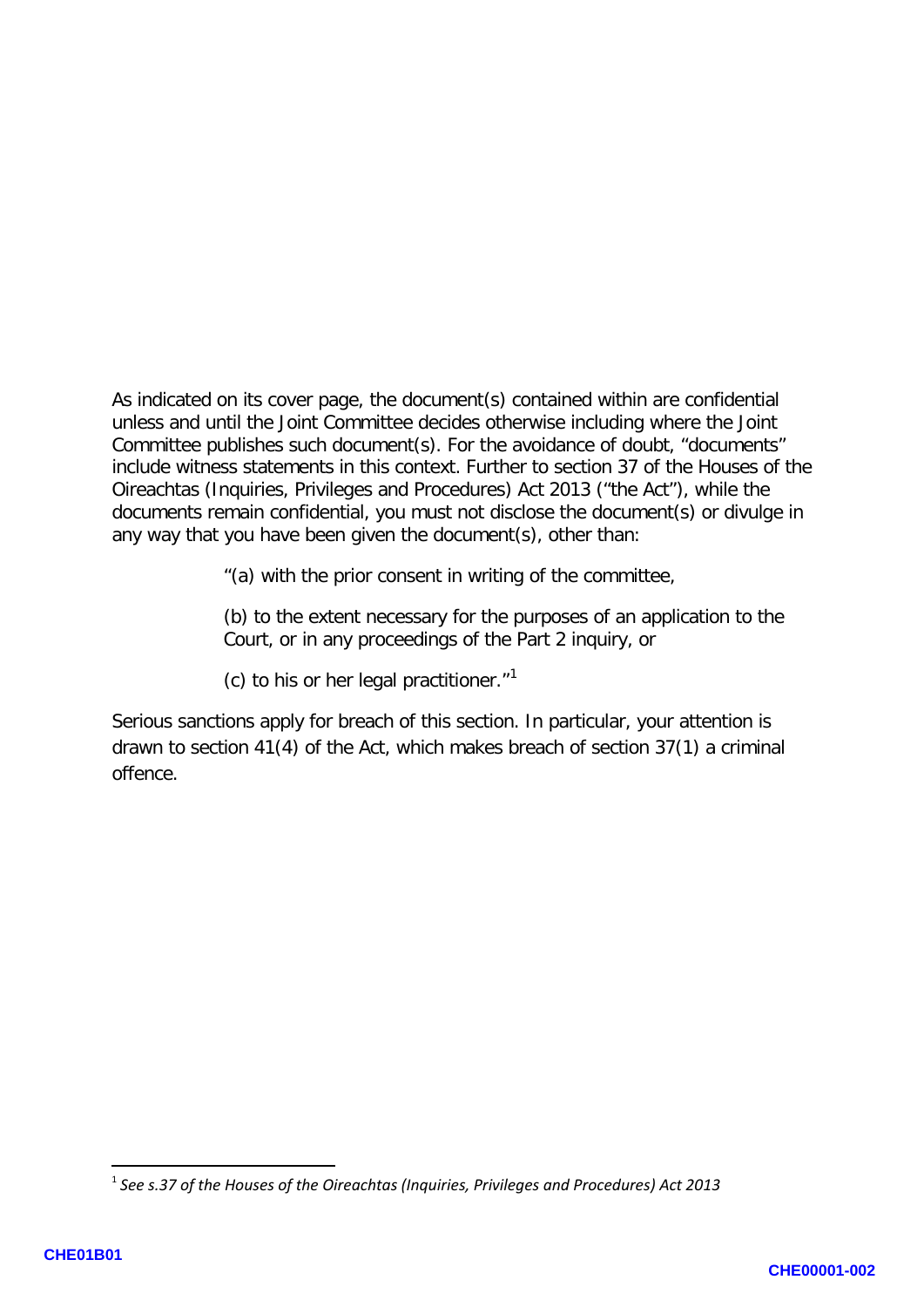#### Introduction

I worked as special advisor to the late Brian Lenihan throughout his period in office as Minister for Finance. I had been his special advisor since January 2006 when he was first appointed to Cabinet as Minister with responsibility for Children and I continued in that role when he was appointed Minster for Justice after the general election in June 2007.

The role of special advisor, as defined by the Public Service management Act, 1997 is to assist the Minister by:

- o providing advice;
- o monitoring, facilitating and securing the achievement of the Government objectives that relate to the Department, as requested by the Minister;
- o and performing such other functions as may be directed by the Minister that are not otherwise provided for in the legislation.

In the performance of these functions, the advisor is accountable to the Minister.

As his special advisor in the Department of Finance, my main duty was to advise Brian Lenihan on the communication of complex and difficult government decisions. Working closely with officials in the Department, I wrote speeches, provided briefing for Oireachtas debates, drafted articles for print media and advised on media strategy. I also worked with advisor colleagues in government on the formulation of policy responses as the crisis unfolded and on the implementation of government decisions.

The particular job assigned to me by the Minister was to work with officials and political colleagues in other government departments on the design of budgets that would stem the fiscal crisis while gaining the acceptance of the public. Between mid 2008 and April 2011, Brian Lenihan introduced six separate sets of budgetary correction in his constant battle to stabilise the public finances.

The banking crisis was a separate theatre of battle involving a discrete group of officials and three other government agencies: the Central Bank, the Financial Regulator and the NTMA. Initially, I had no involvement at all in this area of the Minister's work. Because of its highly confidential nature, particularly in the months before the Guarantee, discussion relating to the banks was, of necessity very tightly held to a small group of officials.

Apart from some notes for information in the month preceding the Guarantee which outlined the febrile s tate o f the international financial markets and its impact on Ireland, I have no recollection of receiving any direct information or taking part in any meetings about what was happening in the banks.

After the Guarantee, my involvement on the banking side revolved around the communication of the very unpalatable actions and decisions that had to be taken by the Government. I contributed to the drafting of speeches and briefing material for Oireachtas debates and I worked closely with colleagues in the press office on preparing for media interviews and responding to the very significant number of media inquiries relating to the financial crisis in Ireland. The Minister did not ask me to play any role in the formulation of banking policy or to attend any meetings about decisions relating to the banks.

In my reply to the lines of inquiry which the Joint Committee requires me to address, I have drawn on all the knowledge and information I have been able to recall. However, seven years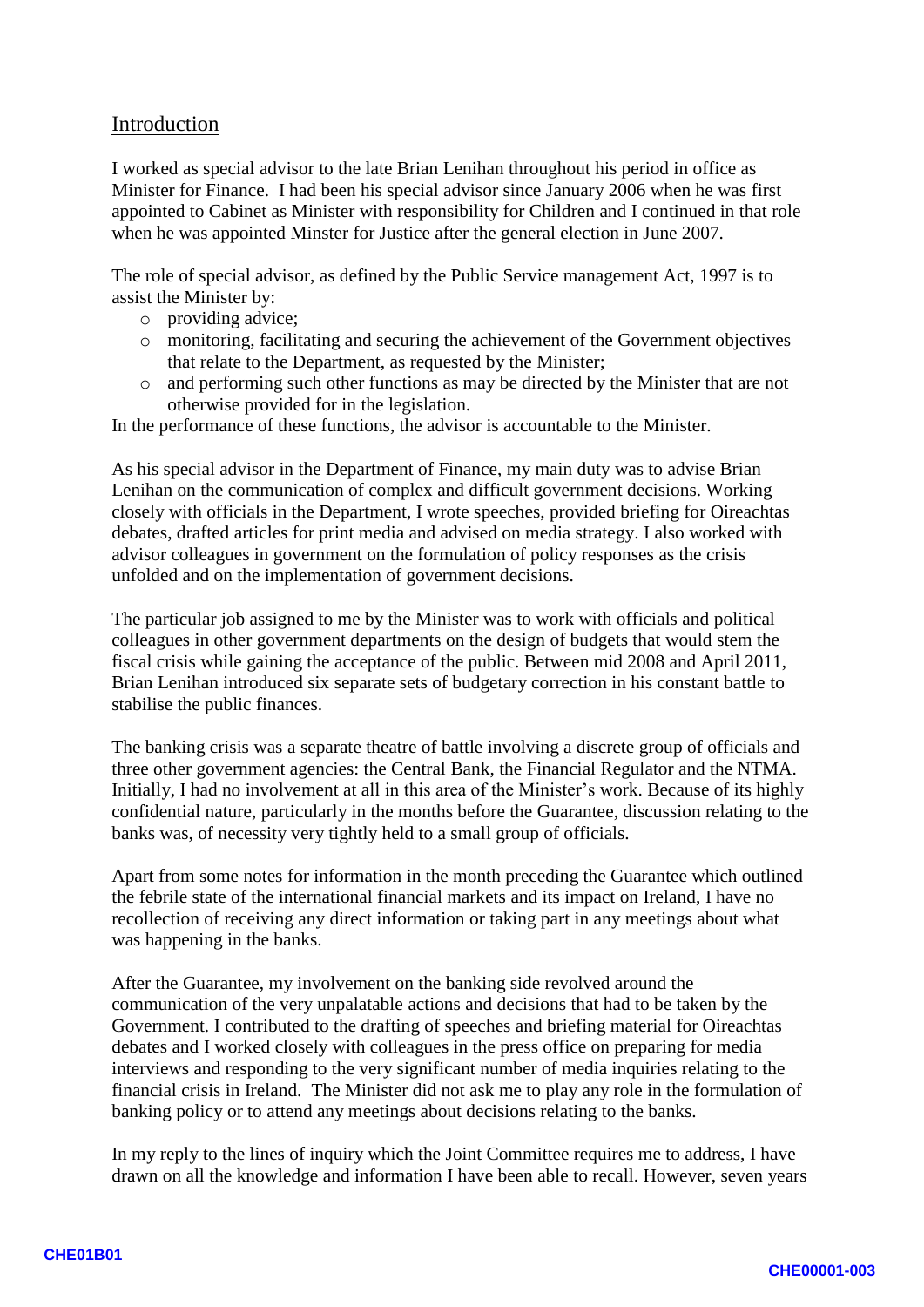on from the onset of the crisis, I cannot definitively distinguish between my "real time" knowledge of events and what I subsequently learned about them. Inevitable therefore, my account is not truly contemporaneous.

#### Role of Advisors in analysing the crisis (to include crisis management options)

In the months leading up to the Guarantee, the Minister was advised by the Central Bank, the Financial Regulator, the NTMA, the Attorney General and Department officials. Just days before the Guarantee decision, Merrill Lynch was brought in as independent advisors. Arthur Cox provided independent legal advice to the Department .

Following the announcement of the Guarantee, PWC was commissioned by the Regulator to provide a detailed assessment of the capital position of the six guaranteed institutions. Their report contained an analysis of likely loan impairments in these institutions up to 2011. A further assessment was made informed by work undertaken by independent valuers, Jones Lang LaSalle who assessed a sample of the banks' property based loans and the value of the collateral underlying them. This assessment informed the Government's initial proposals to recapitalise the banks .

Because I was not directly involved in decisions relating to banking, I had little exposure to the outside agencies advising the Minister and the Government though, I did have contact with the Department officials. From the knowledge I subsequently acquired, it is clear that many of these advisers were hampered in their analysis of the crisis by their unswerving belief that our banks were fundamentally sound and their failure to consider the possibility that their might be a crash rather than a soft landing in the Irish property market.

Indeed this blind spot was not confined to those advising the Minister. When in May 2008, Brian Lenihan observed, as an aside in a speech that it had been his misfortune to be appointed Minster for Finance just as the building boom had ground to "a shuddering halt ", a torrent of criticism rained down on him. H e was castigated for talking down the economy and for being gaffe prone. Prior to the Guarantee, few were willing to countenance the idea that our property bubble was starting to burst. Notes prepared by the Department for the Government on financial market conditions in

September 2008 did warn about the banks' exposure to property lending and drew attention to the waning interest among international investors in our banks. The Government was also warned in the note of the importance of avoiding any "action that might be interpreted in financial markets as an indication of perceived weakness." This concern above all to shore up confidence in the banks and not to frighten the horses, so to speak acted as a constraint on advisors' capacity to analyse what was happening and come up with possible solutions.

The Merrill Lynch advice on the night of the Guarantee did outline a range of options pointing out their pros and cons but not giving any clear direction as to the best option. The document which, it should be remembered was prepared in a matter of days and under considerable pressure, was also unclear on a number of issues, including what the Guarantee should cover. In the context of the crisis that prevailed on the night of the 29<sup>th</sup> of September 2008, the Merrill Lynch advice can only have been of limited use to those who had to make a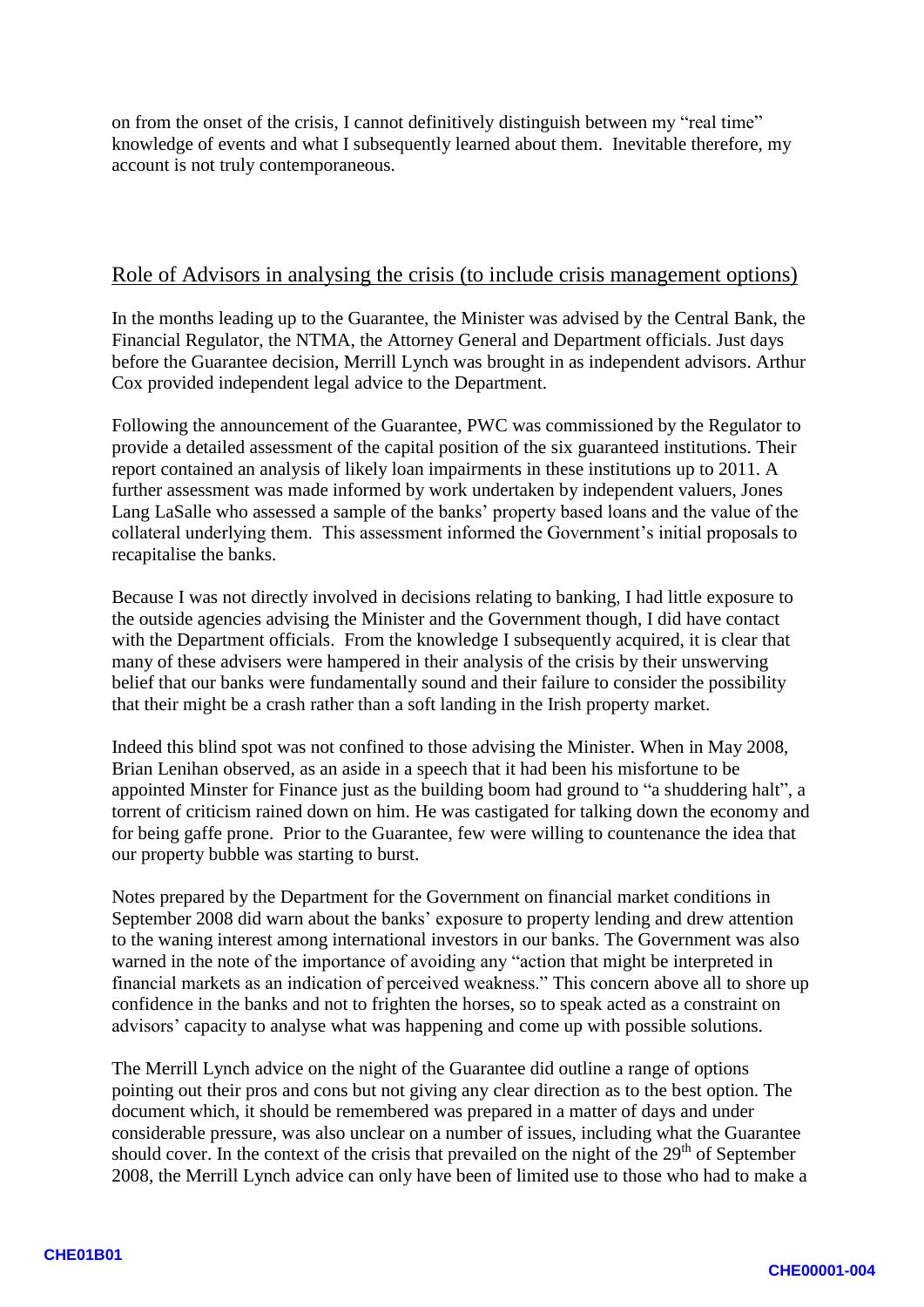decision against the very stark backdrop that had been painted for them by the leadership of the two main banks.

In addition to the sources of advice outlined above, throughout his time in office, Brian Lenihan canvassed the views of a range of economists. Among those he met on a regular basis were Patrick Honohan (later appointed Governor of the Central Bank), Philip Lane, Alan Ahearne (who became his Economic Advisor March 2009), Jim O'Leary, Colm McCarthy, and economic commentator David MacWilliams. He also regularly sought the advice of the ESRI.

In the end, the problem for all who grappled to come to terms with the crisis was the speed at which events overtook the solutions being considered. Each course of action opened up its own Pandora's Box creating another set of problems that had to be managed. To quote the hastily prepared Merrill Lynch memo written the day before the Guarantee: "There is no right or wrong answer and the situation is very fluid".

#### Appropriateness of the Bank Guarantee decision .

The afternoon of  $29<sup>th</sup>$  of September 2008 had been set aside in Brian Lenihan's diary for meetings with various bodies in advance of Budget 2009 which was then just two weeks away. At the beginning of September, it had been decided to bring forward the budget from its usual December date to the  $14<sup>th</sup>$  of October. Between 2pm and 6pm, I accompanied the Minister and officials at five meetings, the final one being with ICTU. The budgetary position was front and centre of our minds following a steep deterioration in the public finances notwithstanding the  $\epsilon$ 440m savings achieved in early July by a series of expenditure reductions. Barely two months on, the Department was warning of a revenue shortfall of at least €5bn by year end. It turned out to be over €8bn. The meetings that afternoon had been difficult.

I was not aware of the frenetic activity that we now know had been taking place in our banks that afternoon. After the round of pre -budget meetings had ended, the Minister asked me and his pres s officer to go with him that evening to a meeting in Government buildings about the banks. Though I don't have a clear memory of it, I believe he told us a media announcement might have to be made next morning arising out of the deliberations which were to take place and he wanted us to be briefed.

As I recall, it was a long night of hanging around as meetings were taking place: I knew there were representatives from various agencies as well as senior bankers from the two main banks in different rooms around the building but I don't recall knowing or understanding in any detail what was being discussed or what the outcome might be. I believe I only spoke to Brian Lenihan at the end of the evening as he was preparing to leave: he had a six am start next morning and it was late. The press officer and I had a conversation with him on the steps of Government Buildings; we briefly discussed the outcome of the meeting and the arrangements for next morning's briefing of key members of Ecofin before meeting the media. My recollection is that he was worried about whether or not the decision they had taken would be enough to stabilise the banks.

Was the decision appropriate?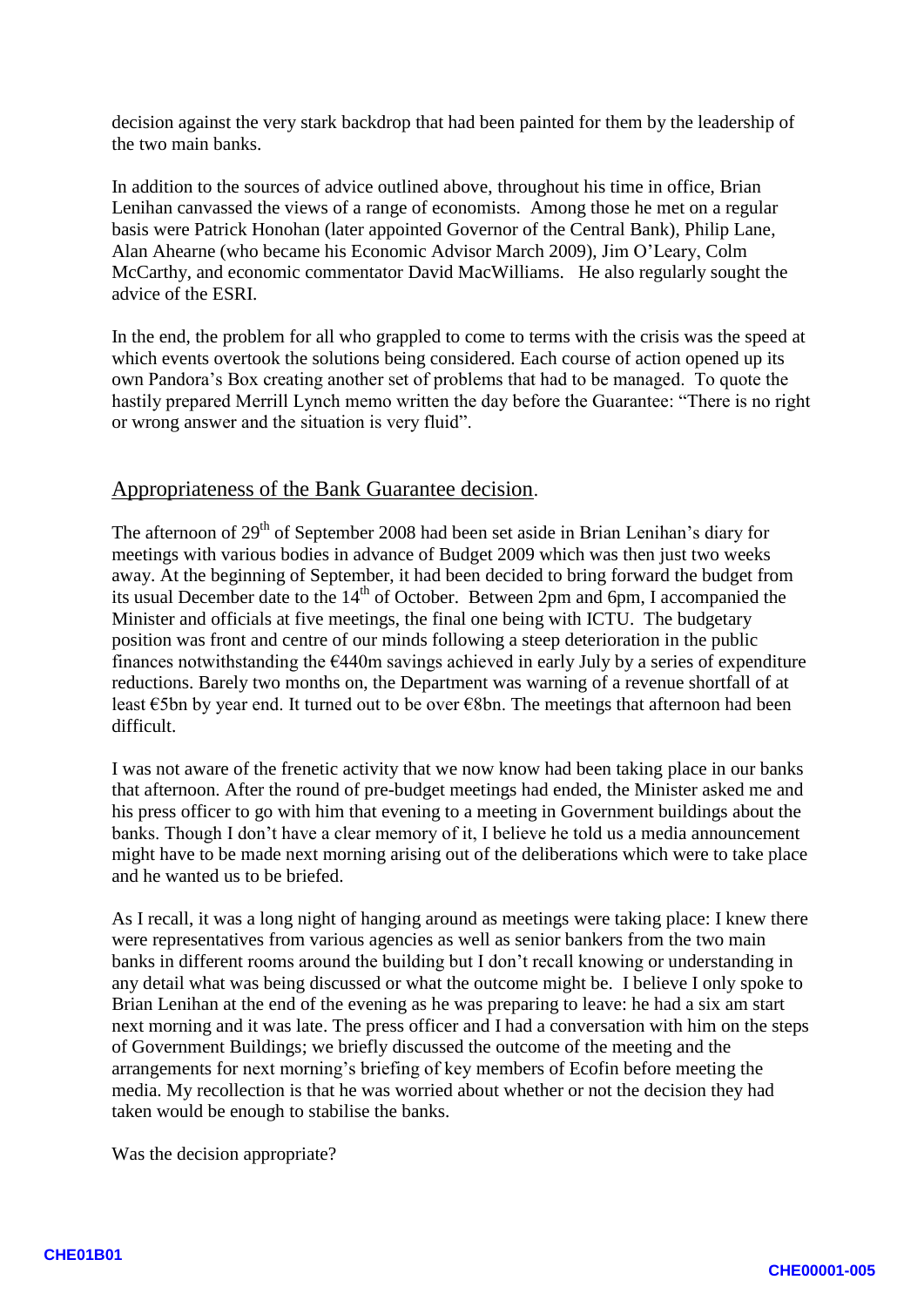Given what the Chairmen and Chief Executives of the main banks told the Government on the night of the  $29<sup>th</sup>$  at a meeting which they had sought, it was clear that some decisive government intervention was required to ensure the survival of our banking system.

It had also been made clear by the ECB that Ireland, and any other Eurozone country with banking difficulties, should do whatever was required to save their own banks . The preponderance of the advice to government that night and for some time leading up to the Guarantee was that our banks were fundamentally sound and well placed to ride out what was expected to be a modest correction in the property market: their difficulties at the time were temporary in nature and related solely to liquidity issues.

The Merrill Lynch memo did point to the exposure of our banks to residential and commercial property where asset values were continuing to fall. But it also said: "It is important to stress that at present, liquidity concerns aside; all of the Irish banks are profitable and well capitalised." In these circumstances, the decision by the Government to put in place an immediate guarantee to safeguard all deposits and liabilities was, in my view, appropriate in that it was the least wors t option available at the time. The fact that the assumptions that underpinned the Guarantee were proven to be entirely unfounded within a short period of time shows how woefully ill -equipped and ill -prepared the system was to meet the scale of the crisis.

An alternative frequently advanced is that Anglo should have been nationalised that night and the other banks guaranteed. There has been much reference to the fact that Brian Lenihan argued strongly in favour of this option. In that context, it is useful to return to what he had to say on the subject five months later when he was before the Joint Committee on Finance and the Public Service on the  $26<sup>th</sup>$  of February 2009:

"I stated within a few days of the decision of 30 September — therefore, it is not, as has been suggested in some quarters, as if there is something new or conspiratorial about this — that the choice facing the Government was very clear. Either we nationalised Anglo Irish Bank which was already under examination and guaranteed the remaining institutions or we guaranteed all of them. That was the real decision that had to be taken and it was not an easy decision to take. …..It should be remembered that the liquidity problems at that stage, which were severe in the case of Anglo, were serious for the other institutions as well so there was no assurance that nationalisation would lead to the kind of inflow of funds we needed in our banking system at that stage. Having weighed up the arguments, the unanimous view of the Central Bank and the regulator and the advice I received from my officials, with my own conclusion, the conclusion reached by the Government was that we should guarantee the institutions. This is the history of how the decision was arrived at on that night in September. It is important always when considering that decision to remember the core issue at all stages has been sustaining the liquidity of the Irish banking system and the touchstone of decision -making is what one can do to sustain and secure that system at all stages."<sup>1</sup>

Full and open discussion about proposals before it was a feature of Cabinet meetings during Brian Cowen's tenure as Taoiseach. Once the Government decision had been made Brian Lenihan understood that his duty as a member of Cabinet was to stand by that decision. In the event, Anglo was nationalised within 3 and a half months

 $\frac{1}{1}$  $<sup>1</sup>$  Joint Committee on Finance and the Public Service. 26/Feb/2009 Banking Sector</sup> http://oireachtasdebates.oireachtas.ie/Debates%20Authoring/DebatesWebPack.nsf/committeetakes/FIJ20090226 00003?opendocument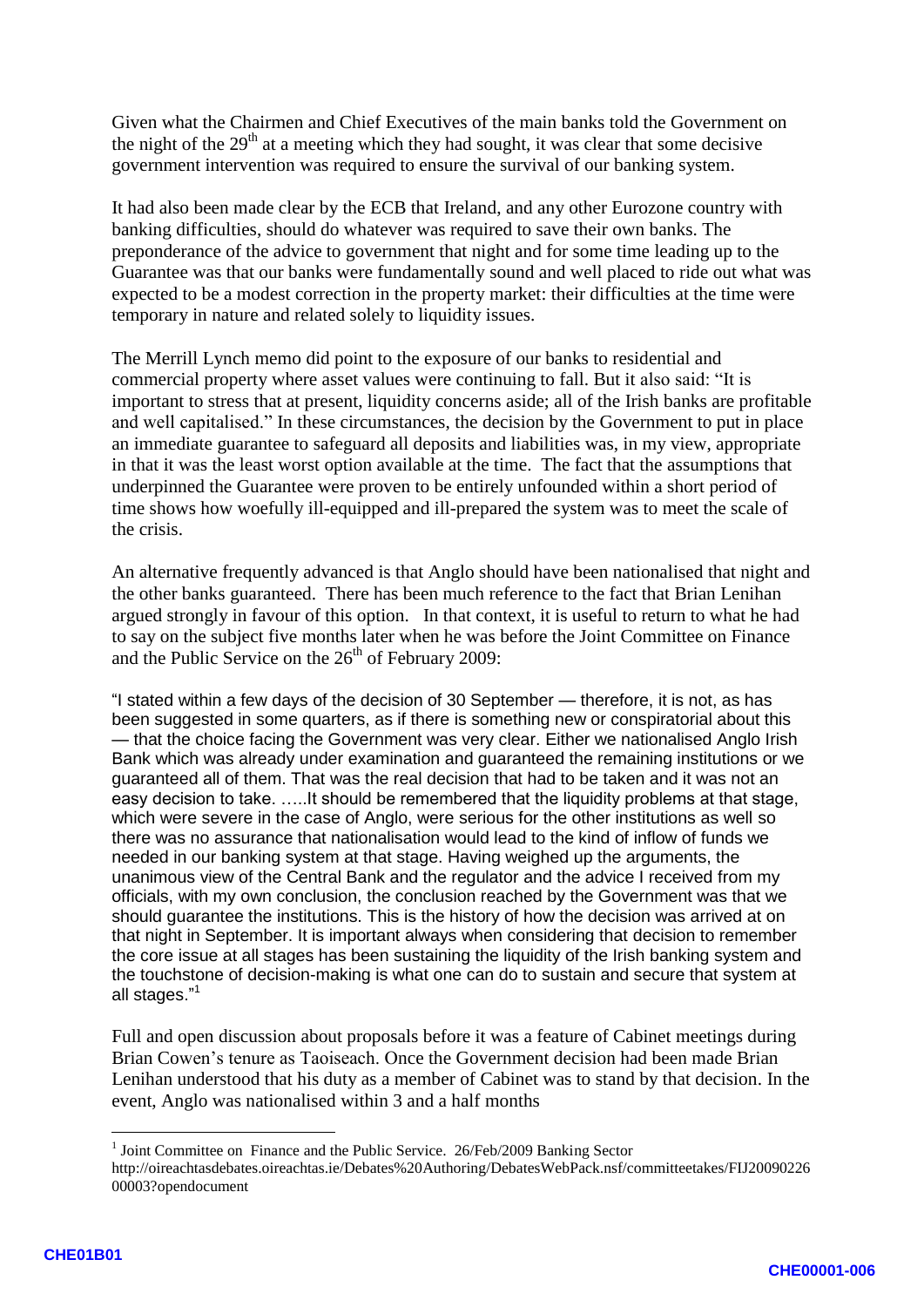### Decision to Nationalise Anglo in 2009 and a review of the alternatives available and or considered

The decision to nationalise Anglo was taken for governance and ethical reasons. Issues came to light in the course of the due diligence carried out following the Guarantee. As a result, the Chairman and chief executive of the bank resigned on the  $18<sup>th</sup>$  of December and Anglo was nationalised on the  $15<sup>th</sup>$  of Jan 2009.

As stated above, serious consideration was given to nationalising Anglo on the night of the Guarantee. Based on information that emerged subsequently, the arguments against this course of action seem to have revolved around its likely knock on effect on the other banks rather than an outright rejection of this option per se.

After the Guarantee, the Department and the other agencies involved worked with the banks to stabilise their positions and a decision was made to recapitalise them to the tune of  $\epsilon$ 5.5bn,  $€1.5$ bn of which was earmarked for Anglo. But the position of the bank was found to have been worse than had originally been thought; after an initial improvement post the Guarantee, market sentiment quickly turned negative towards Anglo. In contrast with the other banks, it had failed to attract any investor interest which meant that the State would have to step in to keep it in business .

The disclosure of the serious governance issues and the resignation of its Chairman and Chief Executive exacerbated its fragile position. Corporate deposits flowed out of the bank and it was decided that nationalisation was the best option. I was not involved in this decision and knew little at the time of the detailed information underpinning it. But my memory is that once the governance issues arose, it was clear that Anglo would have to be taken over by the State. There was no question of allowing a bank with a deposit base of  $E11.6$ bn from its Irish client s alone, to close its doors. In these circumstances, nationalisation was inevitable .

#### Decision to recapitalise Anglo, AIB, BoI, EBS, PTSB and the alternatives available and/or considered .

The recapitalisation of the banks was the running sore of the crisis. It seemed like every step of progress that was made in the battle to restore the public finance s to a healthier position was swallowed up by another gaping hole in the banks.

The recapitalisation of the banks was essential for the maintenance of a functioning banking system that would allow citizens to access their money, businesses to access a secure payment system, and the economy to continue to function normally. The banks had been encouraged to raise capital from their own sources through disposals or rights issues involving shareholders where possible. But it was clear that they needed outside help and in the absence of the development of a pan European approach to the financial crisis, the only source of capital was the State. In Dec 2008, the Government announced it was prepared to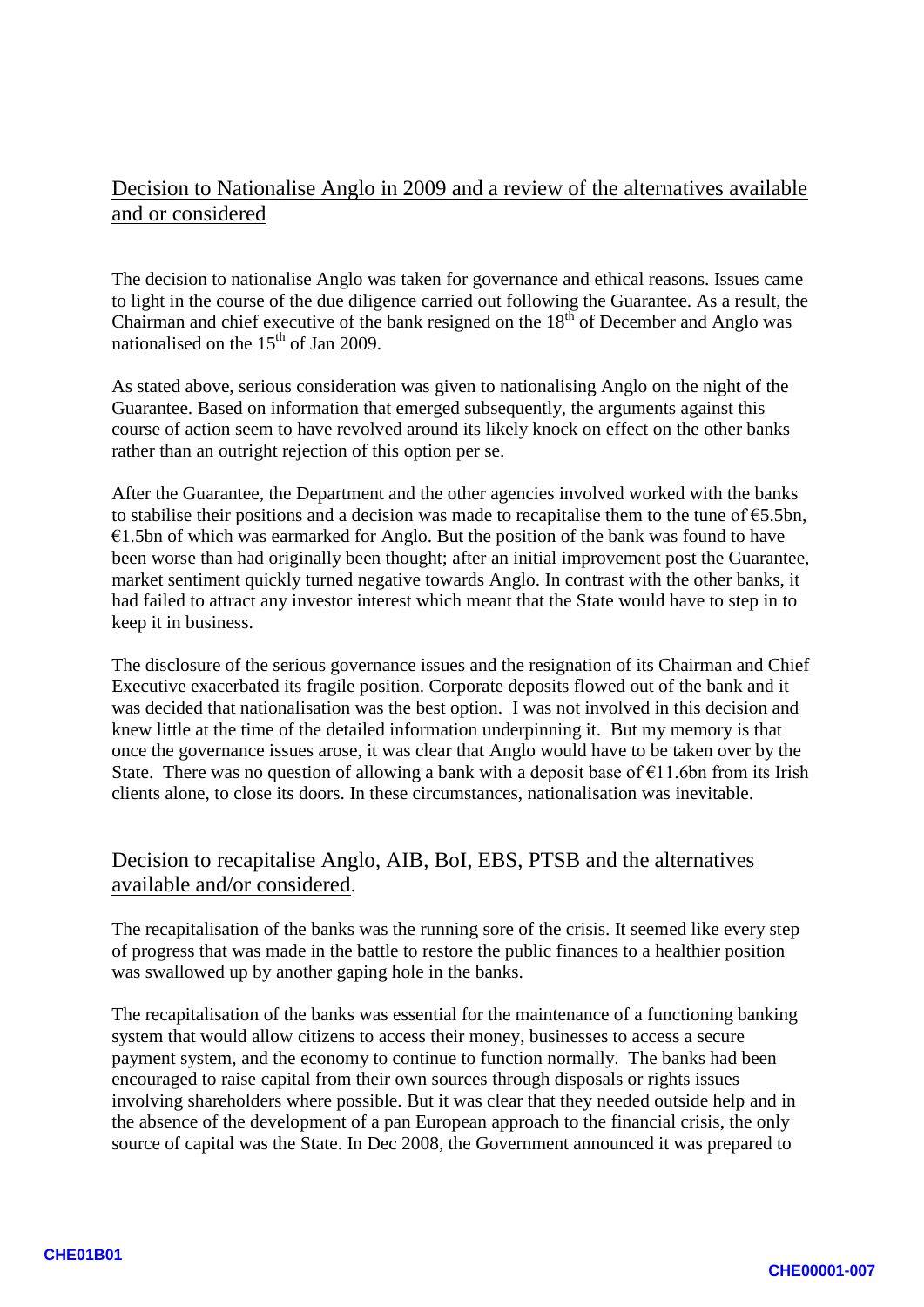invest in the banks along side private investors. Without the Guarantee and the follow on step of recapitalisation, our banks would have had to close their doors.

Initially, the Government undertook to invest  $\epsilon$ 2bn in both AIB and Bank of Ireland. By February, that figure was raised to  $\epsilon$ 3.5bn for each bank as property values fell and the global crisis worsened. Speaking at the Joint Committee within a fortnight of that second announcement, Brian Lenihan said:

"The market view of the Irish banking system at present is very negative and shares are traded at very low levels on the markets. Professor Honohan made a very good point in respect of recapitalisation in a considered comment he wrote on the subject. He made the point that while the capitalisation plan might not achieve all that we would wish it was an essential step in safeguarding the position of the banking system. It would not be possible for the two larger banks in Ireland, whose shares are trading at such a low level, to enjoy any international confidence without a demonstrated capital investment commitment by the Government in the absence of private capital. For that reason alone, capitalisation was essential."

The long, tortuous process of recapitalisation had only begun. From the outset, the Government made clear it didn't want to take over the banking system and I recall the Minister's anxiety that, for the sake of our reputation, at least one of our institutions would successfully raise private capital as quickly as possible. It soon became evident that Bank of Ireland was to be our only hope: in terms of its exposure to bad property lending, it was a blow to discover that AIB was not far behind Anglo.

The downward spiral of property values and the ever deepening recession throughout 2009 - 2010 meant that the amount needed to repair the banks kept growing. The fact that the banks' information about their loan book was so poor added to the difficulties. It was shocking to discover that they didn't know that their biggest clients had borrowed from other banks for the same projects: and so "cross -collateralisation" was another banking phrase we all came to understand.

After the initial investigation by PWC in late 2008, the new team in the Central Bank, Patrick Honohan and Matthew Elderfield sought to come to grips with the extent of the banks' exposure to property in two separate Prudential Capital Assets Requirements (PCAR) exercises undertaken in 2010. These were informed by the NAMA transaction by transaction analysis on the major development loans to be transferred to it. My role in this process was to advise on communication. I worked with officials and the external advisory team drafting the set piece speeches in the Oireachtas and preparing briefing for media engagements. It was an extraordinarily difficult political message to give to citizens who had endured the painful budgets the government had to visit upon them. The poor state of the banks' data systems and the long drawn out process of transferring the loans to Nama did nothing for the reputation of our financial system at home or abroad.

Was there an alternative?

One course of action canvassed at the outset of the crisis was the nationalisation of the entire banking sector. Again, Brian Lenihan addressed this option at the Joint Committee: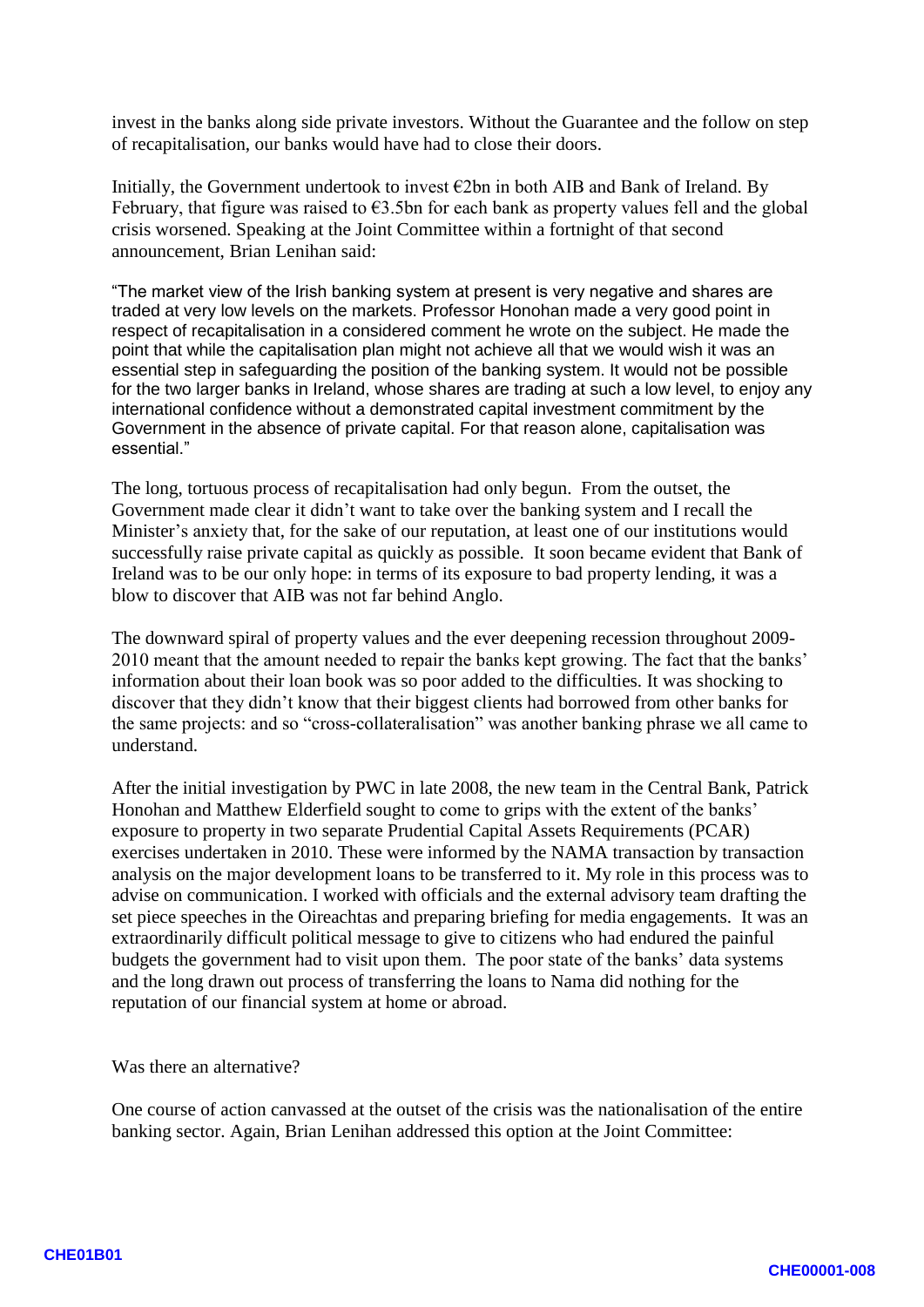"I have always made it clear that nationalisation of financial institutions has to be the last option for us. My reason is that each of the treasury departments in the local banks is an international fund -raising agency for the country. If we decide to amalgamate them all into the State, the risk of funding the Irish banking system then rests exclusively on the State and we are a small state. There has been reference to the Swedish example in the early 1990s and it is certainly a period of banking history that repays study. However, the position in the early 1990s was that the Swedish Government had a currency of its own which was massively devalued during the banking crisis; a central bank of its own from which it could issue paper freely and a relatively closed economy compared to Ireland. There are material differences between what happened in Sweden in the early 1990s and what is happening in Ireland now. " 2

It is important to remember that the State has already recouped its investment in Bank of Ireland and that the investment in AIB may eventually be fully returned to the Exchequer. Decisions taken at the height of the crisis to resist some investment offers ensured the protection of that State investment.

#### Credit Institutions Stabilisation Act 2010 - effectiveness of the actions to merge AIB and EBS, Anglo and INBS and deposit tansfers.

This legislation was fast tracked through the Oireachtas for early signature by the President in December 2010 to allow for the reorganisation of the guaranteed domestic credit institutions in fulfilment of the terms of targets set out in the Joint EU/IMF Programme. It provided a framework for dealing with bank failure without triggering default while also providing a way of reducing the payments to subordinated bondholders. The publication of the legislation was approved by Cabinet two days after the 2011 Budget was presented to the Oireachtas and the Second Stage was passed by the Dail a week after Budget Day. The focus of my attention at that time was preparations for budget day and specifically, the drafting of the budget speech. I have no recollection of any involvement in any discussion of this legislation and the reorganisation of the banking system for which the legislation allows was executed by the next government.

### Appropriateness and effectiveness of the international Ireland specific policy responses: EU/IMF/ECB programme of assistance

There is no doubt that the Joint Programme of Assistance for Ireland has been very successful. That is largely because Ireland went into the Programme with a ready made plan, the National Recovery Plan that was adopted with just minor changes by the Troika. In effect, the P rogramme was a continuation of the Government's strategy for recovery which had governed all its actions since the crisis began in 2008. There was no volte face on the plan to restore the public finances and no reversal of any of the Government's banking policies.

The major benefit of the Programme for Ireland was that it provided a safe haven from the maelstrom that had buffeted our economy and our financial system from the middle of 2010.

 $\frac{1}{2}$  $2$  ibid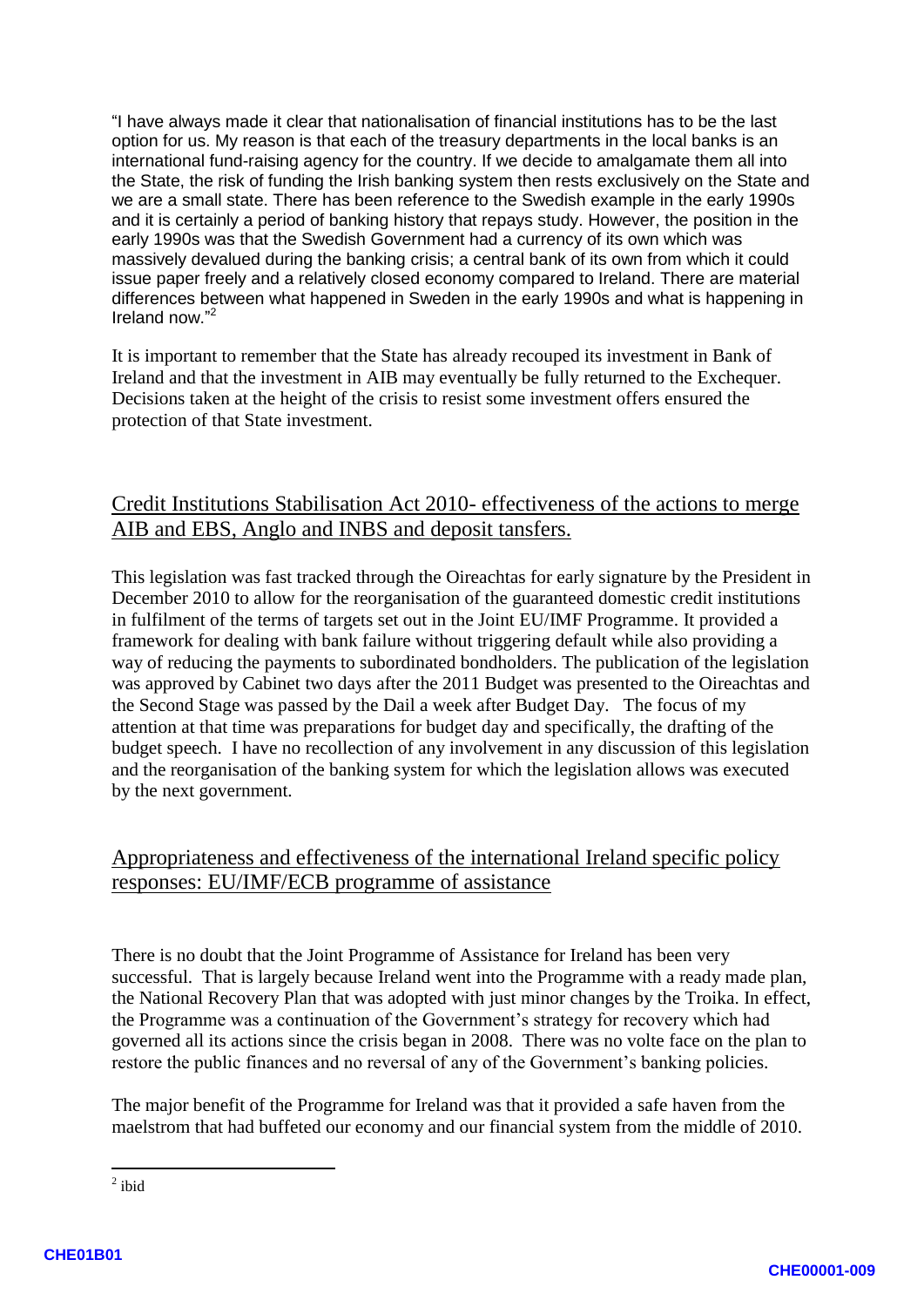The Greek crisis in the Spring culminating in their (unsuccessful) bailout; a downward revision of global growth prospects; and at home, the announcement in September that the cost of recapitalising our banks, had risen to  $\epsilon$ 50bn. It was a lethal combination that resulted in a ballooning of our borrowing costs. Our funding position had become unsustainable as international investors lost faith in our capacity to solve our banking crisis. Brian Lenihan announced a temporary withdrawal from borrowing on the international markets.

In his budget speech in December 2010 he explained why he believed we had to go into the Programme:

The Joint Programme of Assistance, involving stand -by resources of up to €85 billion, provides us with the firepower we need to restore market confidence, strengthen the financial sector and press ahead with our plans to reduce the budget deficit and facilitate the economy's return to sustainable growth. Without this support, there would have been serious doubts about the ability of the State to raise funds at reasonable cost to pay for key public services and to provide a functioning banking system to support economic activity. That is the reality. $3$ 

Our success in successfully exiting the Programme on schedule having met all our fiscal targets and restructured our banking system is evidence of its effectiveness .

Was it appropriate?

In the circumstances in which we found ourselves in late 2010, outside assistance was our only option. Whether it needed to be a full scale Programme is open to question. After all, Ireland's strategy for dealing with its fiscal and financial crisis had the approval of the ECB, the IMF and the European Commission: indeed Commissioner Olli Rehn had visited Ireland on the  $8<sup>th</sup>$  of November and endorsed the approach laid out in the National Recovery Plan.

It is difficult to avoid the conclusion that putting Ireland into a bailout programme was killing a number of birds with one stone. It solved the ECB's problem with the extent of our banks' dependence on the Eurosystem for emergency lending and it eased the concerns of the then US Treasury Secretary, Tim Geithner who made clear to his European colleagues at the G -7 meeting in Seoul earlier in November the need to prevent a banking collapse in Ireland in order to protect the global financial system.

#### Appropriateness and effectiveness of other EU -wide policy responses: Role and influence of the ECB

Because I was not involved in the detail of banking policy, I had no contact with the ECB or indeed with the Central Bank of Ireland. But I was keenly aware throughout the crisis of the influence of this body on our banking and fiscal policy. As our effective lender of last resort, the ECB played a key and very powerful role in our banking crisis. Although it was clearly understood by the Government and the Central Bank that the ECB wanted us to find our own way of addressing our banking difficulties, the guiding principle was that no bank should be allow ed to fail. That strongly held position by the ECB was a key factor in the decision to guarantee our banks and it was communicated indirectly and, I understand, directly to the government at the time

 $3$  Budget 2011

http://budget.gov.ie/budgets/2011/FinancialStatement.aspx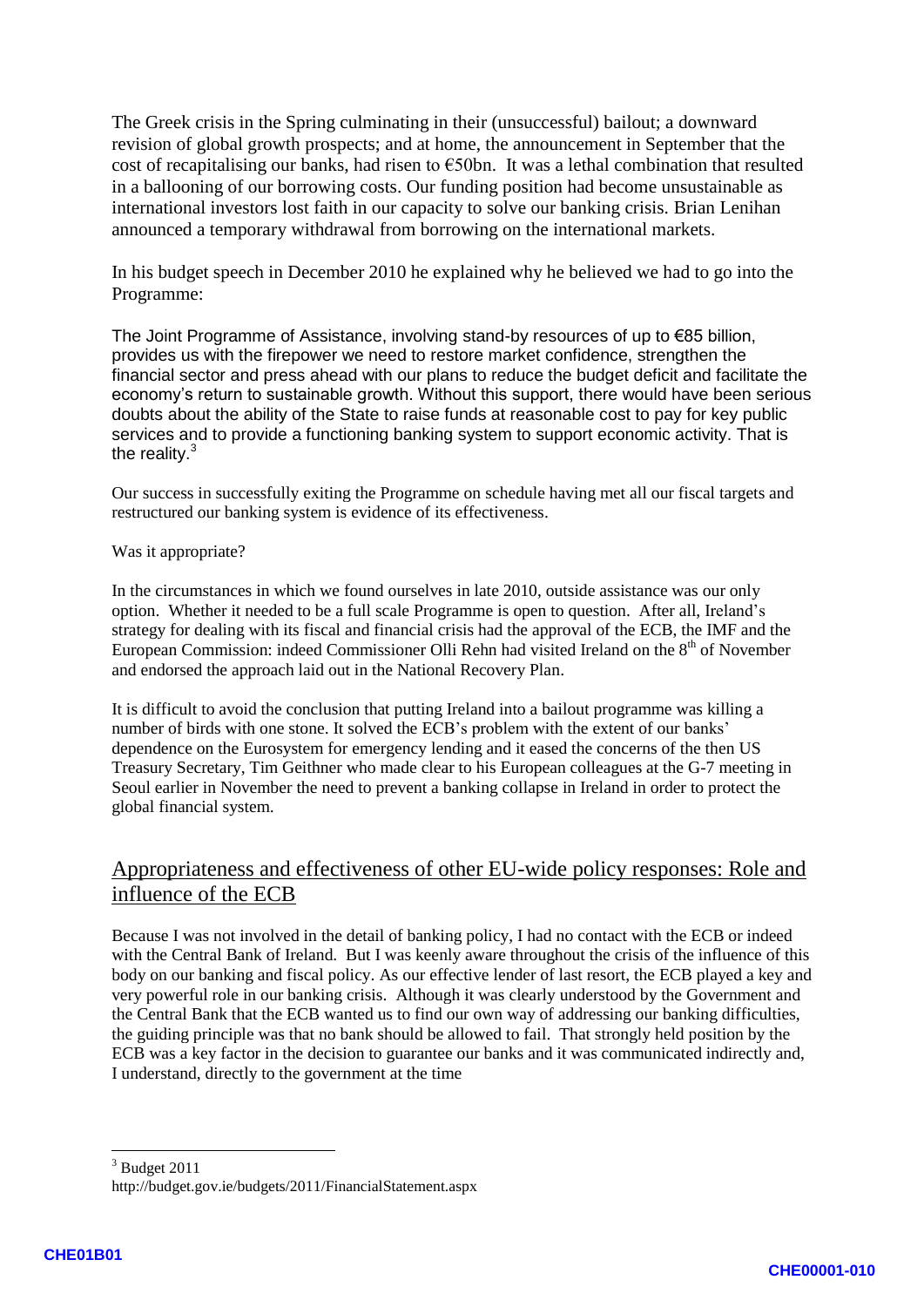ECB concern about the extent of its exposure to the Irish Banking system was also an influential factor at critical points in the crisis. In late 2010 when our banks were losing large scale corporate deposits on a daily basis, emergency loans from the Eurosystem grew to  $\epsilon$ 130 bn. As mentioned above, the ECB's anxiety about that level of exposure was the main pressure point behind our entry into the Joint Programme of Assistance. In his interview with Dan O'Brien for the BBC shortly before he died, Brian Lenihan gave his account of the matter:<br>"Where Ireland's position became complicated was this enormous dependence on

the European Central Bank funding and the ECB appeared to have arrived at the view at governing council level that Ireland needed to be totally nailed down in a programme. I thought it was a bit unfair because one of the points I made consistently was that we had met every fiscal target set for us, we had kept to the fiscal rules, but the bank clearly was unhappy at the idea that we were still not in a programme." 4

#### Appropriateness of the expert advice sought, quality of analysis of this advice and how effectively this advice was used

As mentioned earlier, my only role in the banking side was to advise on the communication of most difficult and unpalatable policy decisions. In that context, I worked with Rothschild which advised the Department and the Minister during 2009 -2010 . I found those who worked in that team to be very thorough and professional and cognisant of the need to communicate to the public the complex, technical matters in which they had expertise.

The work done by the late Max Watson and Klaus Regling and separately, Patrick Honohan, in analysing the sources of our banking crisis in 2010 was highly effective. Brian Lenihan recognised the importance of communicating policy decisions to the public and he firmly believed the best way to achieve that was to explain what went wrong, to take responsibility for mistakes made, and to tell citizens how you propose to put them right

. For that reason, he commissioned these two independent Reports, the findings of which were subsequently accepted by Government. I believe this independent analysis had the effect at the time of enhancing the public's understanding of our predicament . This undoubtedly contributed to the stoicism with which citizens endured unprecedented and unparalleled budgetary adjustments.

My former colleague, Alan Ahearn e who was appointed as Economic Advisor by Brian Lenihan in March 2009, was an invaluable resource to the Department and the Minister. He had considerable expertise and experience in banking crises and property crashes. He had been among a few experts who had foreseen the crash and he could advise with authority on the subject.

### Appropriateness of the advice from the Department of Finance to Government and the use thereof by Government.

The successful turnaround of our economy and our financial system is testimony to the quality of the advice given to Government since the crisis began in 2008. That turnaround required some brave and innovative policy initiatives at a time when the country found itself in uncharted waters, at the epicentre of the global financial crisis and by and large, left to fend for itself by the EU. In terms of policy responses to the banking crisis, the Department, with the NTMA forged solutions that broke new ground and have been used elsewhere.

<sup>4</sup> BBC Radio Four interview with Brian Lenihan Dan O'Brien April 2011